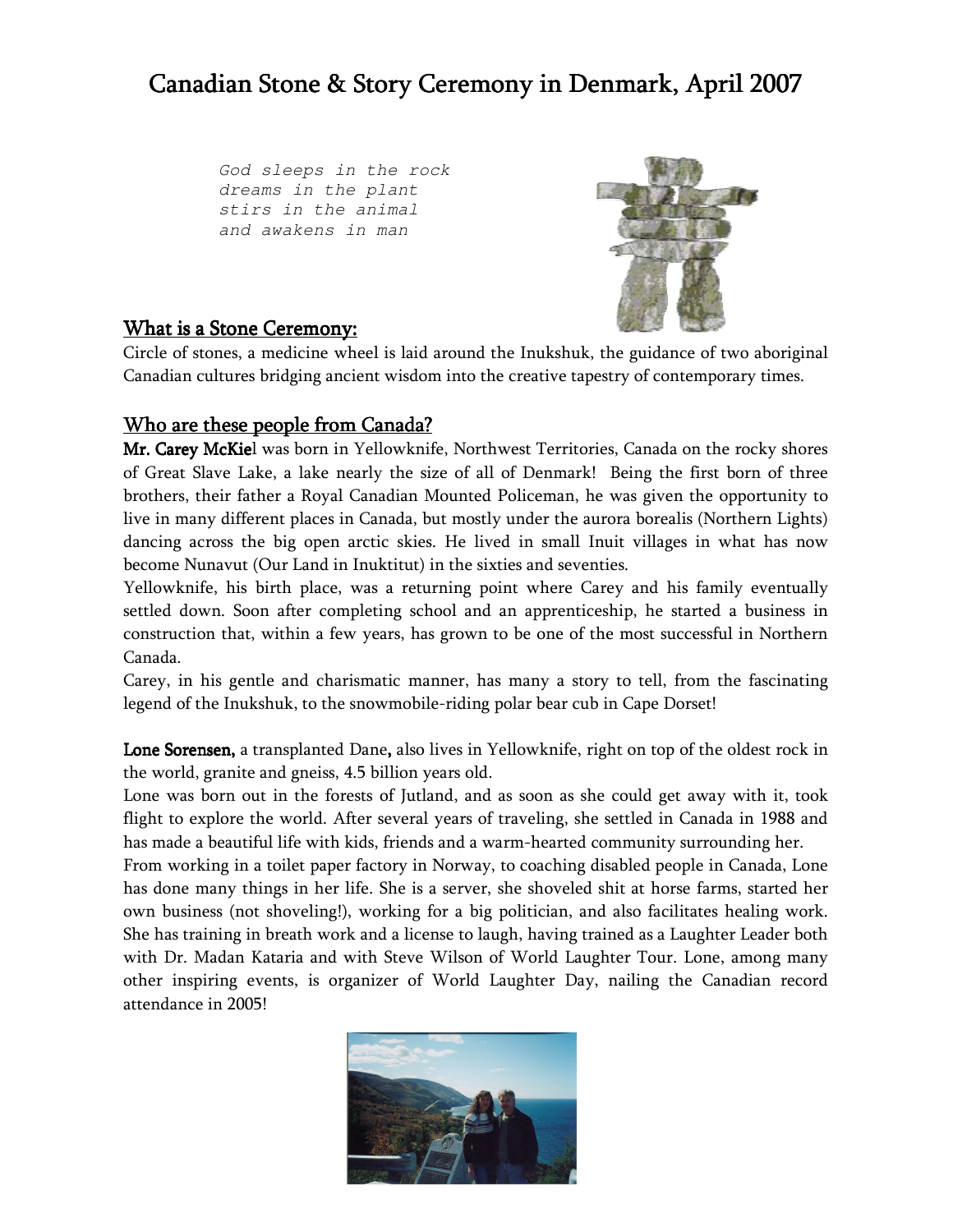Carey & Lone share many passionate moments of ballroom dance, inspiring and challenging conversations harmonizing the male and female, complement and compliment. They practice living in love, light and happiness with self and with the other (which is mirror of self, hahaha). Both Lone and Carey are open and adventurous - they like to travel. Most recently they celebrated the Time of Love, Valentines Day, deep in the heart of the Rocky Mountains, in British Columbia, Canada, where they soaked and rejuvenated in Lussier Hot Springs and collected some of the rocks and stones for the Canadian Stone & Story Ceremony. They spent time on Cape Breton Island in Nova Scotia last fall, where Carey intuitively built an Inukshuk next a Stupa in Canada's only Tibetan Monastery, Gampo Abbey, built by Pema Chodron.

"The greatness of Canada's open spaces, pristine nature and people of many cultures living in peace, continuously inspires us come to the present moment to experience that Paradise is here now."

#### <u>What are you getting into?</u>

You will not know what you are getting into, until you are having the experience! We do guarantee that it is something very worthwhile, like being shown a tool to attract more of what you want, or to heal something, or to just enjoy being with a bunch of wonderful people. The wheel will guide us!

Carey and Lone have joined forces in creating this insightful **EXPERI-shop**, (as in no more hard workshop), just light and enjoyable, playfully experiencing - experimenting with stories and stones and ceremonies! Being open to the law of attraction, to deliberately intend with intense feeling what will serve us in a higher way.

Carey will tell some of his amazing stories, sharing his experiences of a very unique way of growing up and he will show us what he learned from the Inuit people, whom are close to his heart: how to build the Inukshuk – the Inuit symbol of guiding us to the way home.

Lone will lead us further into the Canadian Stone Ceremony. We will smudge and cleanse, create sacred space and continue to build a strong force of energies around the Inukshuk. We will build the Medicine Wheel! We blend and weave these two, we live, we laugh, we give and receive gifts. And we will learn from the wheel as we go along. The power of these ancient methods combined with the current higher vibration is now available for us to use for higher good, for more ha ha happiness, for peace and inner joy.

## What will I get out of it?

You will get as much as you want out of it. Ask for what you want and it shall be given!

You will be part of the greater wheel of life. You already are. This is an opportunity to gain a deeper understanding of how connected we really are and how powerful our setting an intention truly is.

You will be given some tools to build your life, symbolized with stones and rocks, combining ancient methods with today's awareness, into what you have wished for and dreamed of, what you would like to order in the "big catalogue of the universe".

The intensity of intention and feeling that you put in will be matched with the greatness of the gifts that you will receive from this workshop.

The Medicine Wheel will become an Attraction Wheel, a Power Wheel!